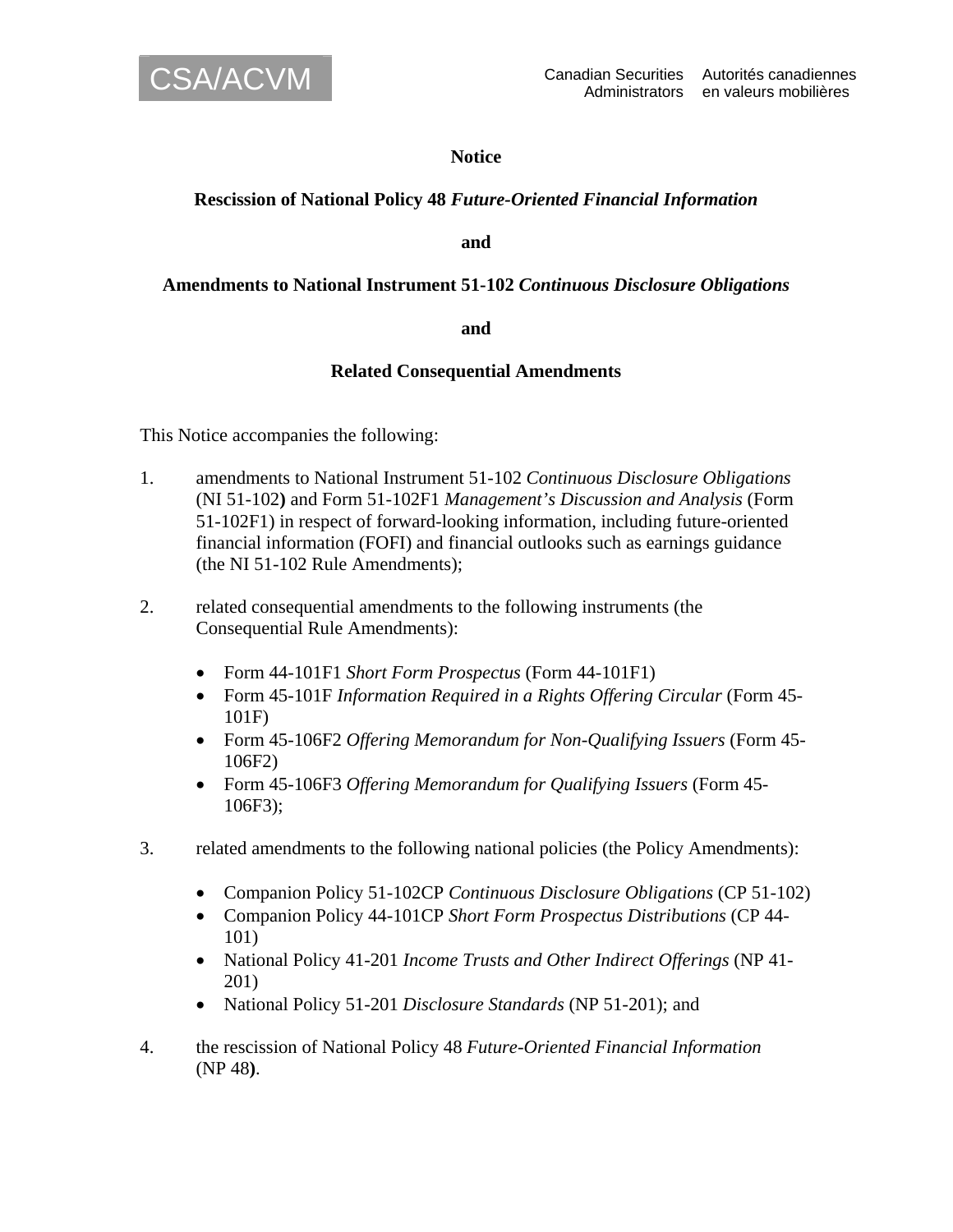The NI 51-102 Amendments, the Consequential Rule Amendments and the Policy Amendments (collectively the Amendments) are an initiative of the securities regulatory authorities in each of the provinces and territories.

The NI 52-102 Amendments and the Consequential Rule Amendments (collectively the Rule Amendments) have been made, or are expected to be made, as:

- rules in each of Alberta, British Columbia, Manitoba, New Brunswick, Nova Scotia, Newfoundland and Labrador, Ontario and Prince Edward Island;
- Commission regulations in Saskatchewan and a regulation in Québec, Nunavut and Northwest Territories; and
- policies in the Yukon.

If the required government approval is obtained in British Columbia, the British Columbia Securities Commission intends to make the Rule Amendments and adopt the Policy Amendments.

In Ontario, the Rule Amendments were delivered to the Minister responsible for securities regulation on October 12, 2007, along with amendments to Form 41-501F1 *Information Required in a Prospectus* of OSC Rule 41-501 *General Prospectus Requirements*, and OSC Rule 45-501 *Ontario Prospectus and Registration Exemptions*  (the Ontario Rule Amendments). The Minister may approve or reject the Rule Amendments and the Ontario Rule Amendments or return them for further consideration. If the Minister approves the Rule Amendments or does not take any further action by December 10, 2007, the Rule Amendments will come into force on December 31, 2007.

In Québec, the Instrument is a regulation made under section 331.1 of *The Securities Act*  (Québec) and will have to be approved, with or without amendment, by the Minister of Finance. The Instrument will come into force on the date of its publication in the *Gazette officielle du Québec* or any later date specified in the regulation.

We expect to implement the Amendments on December 31, 2007.

# **Substance and Purpose**

Currently, our expectations for forward-looking information are found in a number of places:

• NP 48 specifies how FOFI should be prepared, updated and compared to actual, and specifies when an auditor should be involved. Since NP 48 was issued in 1993, there has been confusion in the market as to the applicability of NP 48 to other types of forward-looking information, such as earnings guidance.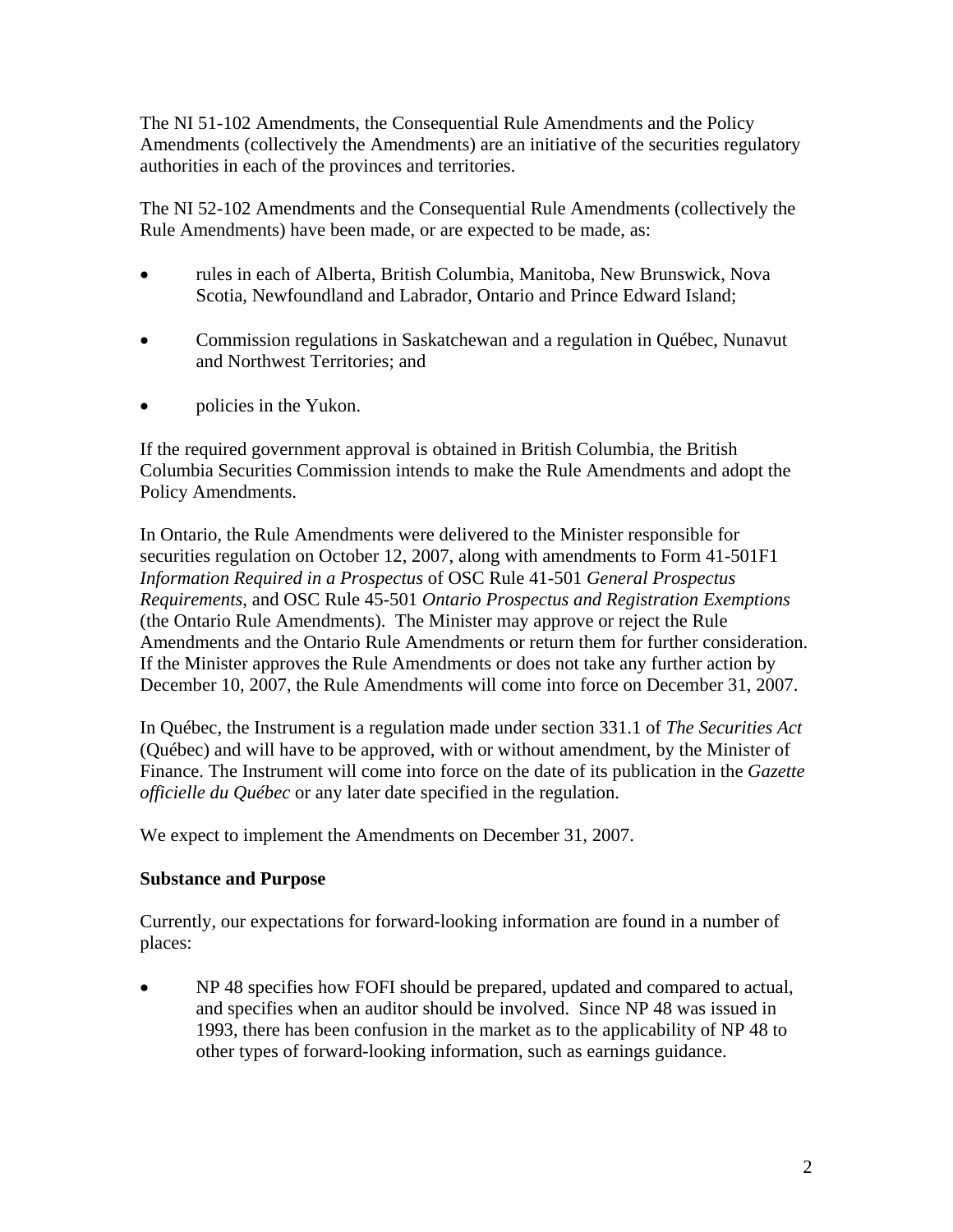- NP 51-201 includes best disclosure practices for earnings guidance and for updating forward-looking information. However, since the introduction of NP 51-201 in 2002, issuers have continued to question the applicability of NP 48 to earnings guidance and other financial outlooks.
- Form 51-102F1 includes instructions to issuers who prepare forward-looking information in management's discussion and analysis (MD&A).

The Amendments:

- streamline and clarify the requirements for preparation and disclosure of all forward-looking information in one location, placing them in NI 51-102, with cross-references in the relevant offering document forms to these requirements; and
- apply the same provisions for comparison to actual, updating and withdrawal to both FOFI and financial outlooks such as earnings guidance.

## **Background**

We published the Amendments for comment (the Proposed Amendments) on December 1, 2006 (the December Notice). The comment period ended on March 1, 2007.

### **Summary of Changes to the Proposed Amendments**

We have summarized the principal changes to the Proposed Amendments in Appendix A to this Notice.

#### **Summary of Written Comments Received by the CSA**

We received submissions from five commenters. We have considered all the comments received and thank all commenters. Our responses to the comments and the names of the commenters are contained in Appendix B to this Notice.

## **Questions**

Please refer your questions to any of:

Carla-Marie Hait Chief Accountant, Corporate Finance British Columbia Securities Commission (604) 899-6726 or (800) 373-6393 (if calling from B.C. or Alberta) chait@bcsc.bc.ca

Fred Snell Chief Accountant Alberta Securities Commission (403) 297-6553 fred.snell@seccom.ab.ca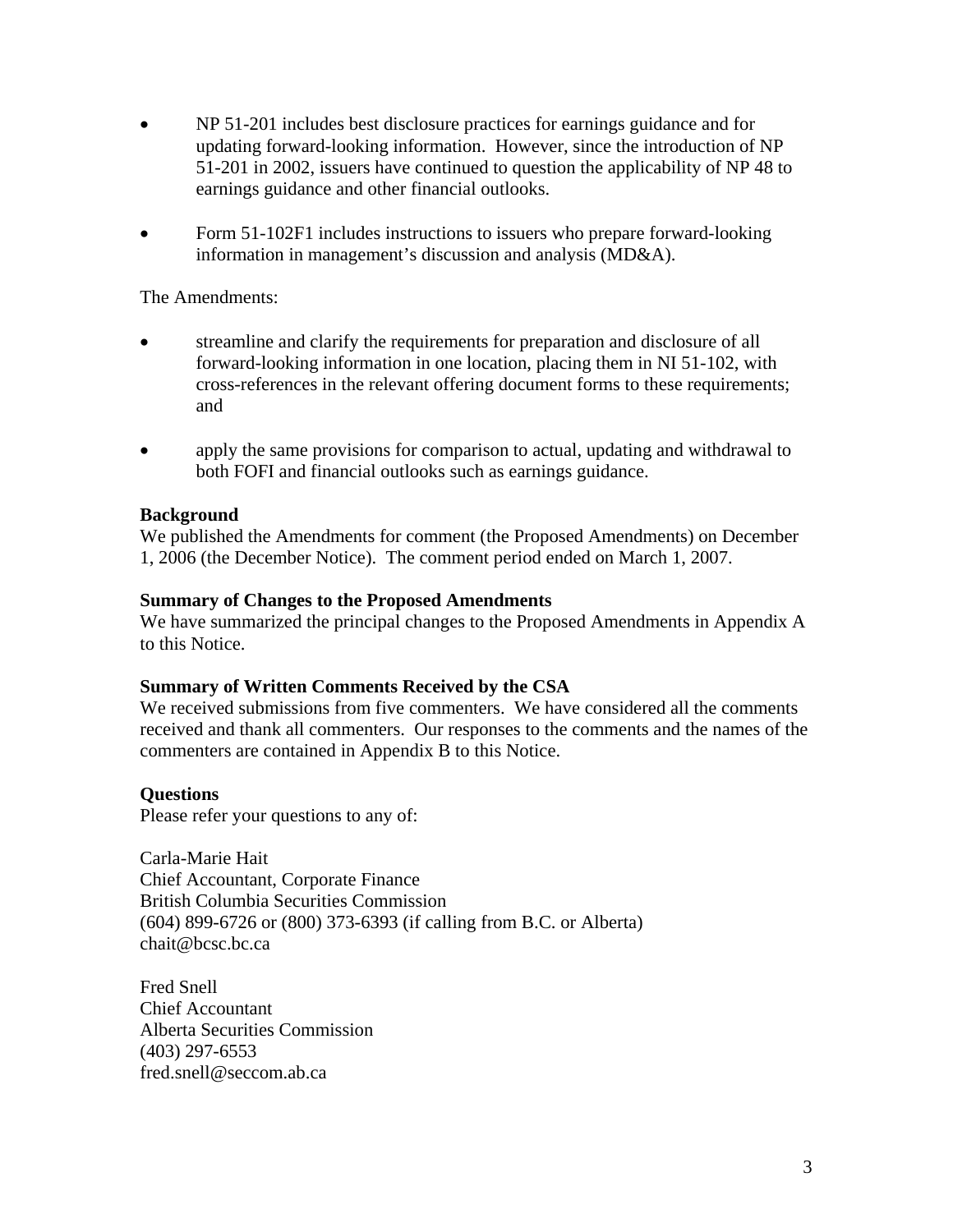Blaine Young Associate Director, Corporate Finance Alberta Securities Commission (403) 297-4220 blaine.young@seccom.ab.ca

Ian McIntosh Deputy Director, Corporate Finance Saskatchewan Financial Services Commission – Securities Division (306) 787-5867 imcintosh@sfsc.gov.sk.ca

Bob Bouchard Director, Corporate Finance Manitoba Securities Commission (204) 945-2555 Bob.Bouchard@gov.mb.ca

Cameron McInnis Manager, Corporate Finance Ontario Securities Commission (416) 593-3675 cmcinnis@osc.gov.on.ca

Winnie Sanjoto Senior Legal Counsel Corporate Finance Ontario Securities Commission (416) 593-8119 wsanjoto@osc.gov.on.ca

Neeti Varma Accountant Corporate Finance Ontario Securities Commission (416) 593-8067 nvarma@osc.gov.on.ca

Louis Auger Analyste Autorité des marchés financiers (514) 395-0558 ext. 4383 Louis.Auger@lautorite.qc.ca